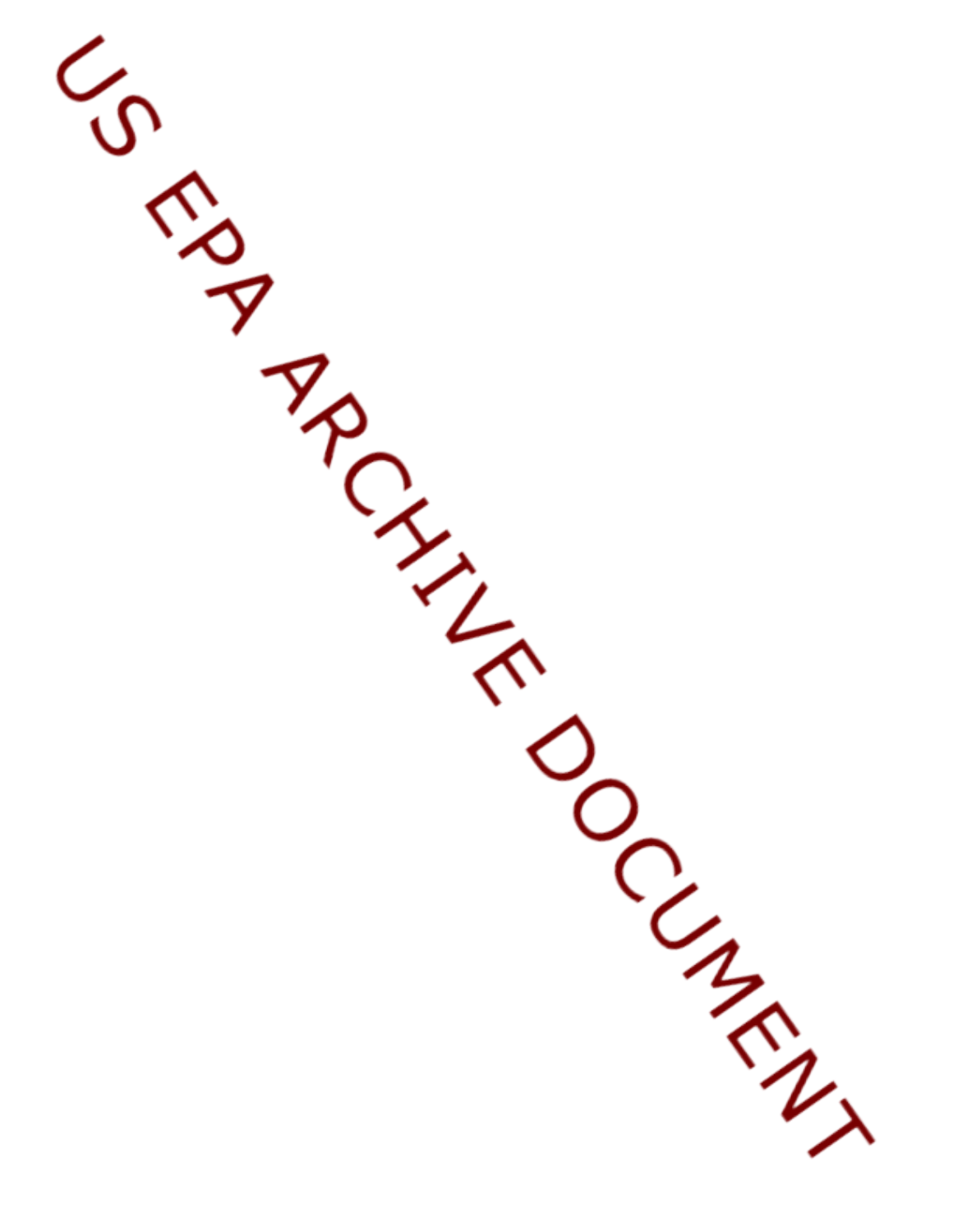# **Coyote Valley Reservation**



For a copy of the Coyote Valley Reservation 1994 305(b) report, contact:

**Jean Hunt or Eddie Knight** The Coyote Valley Reservation P.O. Box 39 Redwood Valley, CA 95470

**Surface Water Quality**

The Coyote Valley Band of the Pomo Indians is a federally recognized Indian Tribe, living on a 57-acre parcel of land in Mendocino County, California. Segments of the Russian River and Forsythe Creek flow past the Reservation, although flow diminishes in the summer and fall. Fishing, recreation, and religion are important uses for surface waters within the Reservation.

Currently, the Tribe is concerned about bacteria contamination in the Russian River, potential contamination of Forsythe Creek from a malfunctioning septic system leachfield, and habitat modifications in both streams that impact aquatic life. Past gravel mining operations removed gravel spawning beds, altered flow, and created very steep banks. In the past, upstream mining also elevated turbidity in Forsythe Creek. The Tribe is also concerned about a potential trend of increasing pH values and high water temperatures in Forsythe Creek during the summer.

#### **Ground Water Quality**

The Coyote Valley Reservation contains three known wells, but only two wells are operable, and only one well is in use. The old shallow irrigation well (Well A) was abandoned because it went dry after the gravel mining operation on Forsythe Creek lowered the water table. Well B, located adjacent to Forsythe Creek, is used to irrigate a walnut orchard. Well C, located on a ridge next to the Reservation's housing units, is not in use due to severe iron and taste problems. Sampling also detected high levels of barium, total dissolved solids, manganese, and conductivity in Wells B and C. However, samples from Well B did not contain organic chemicals, pesticides, or nitrate in detectable